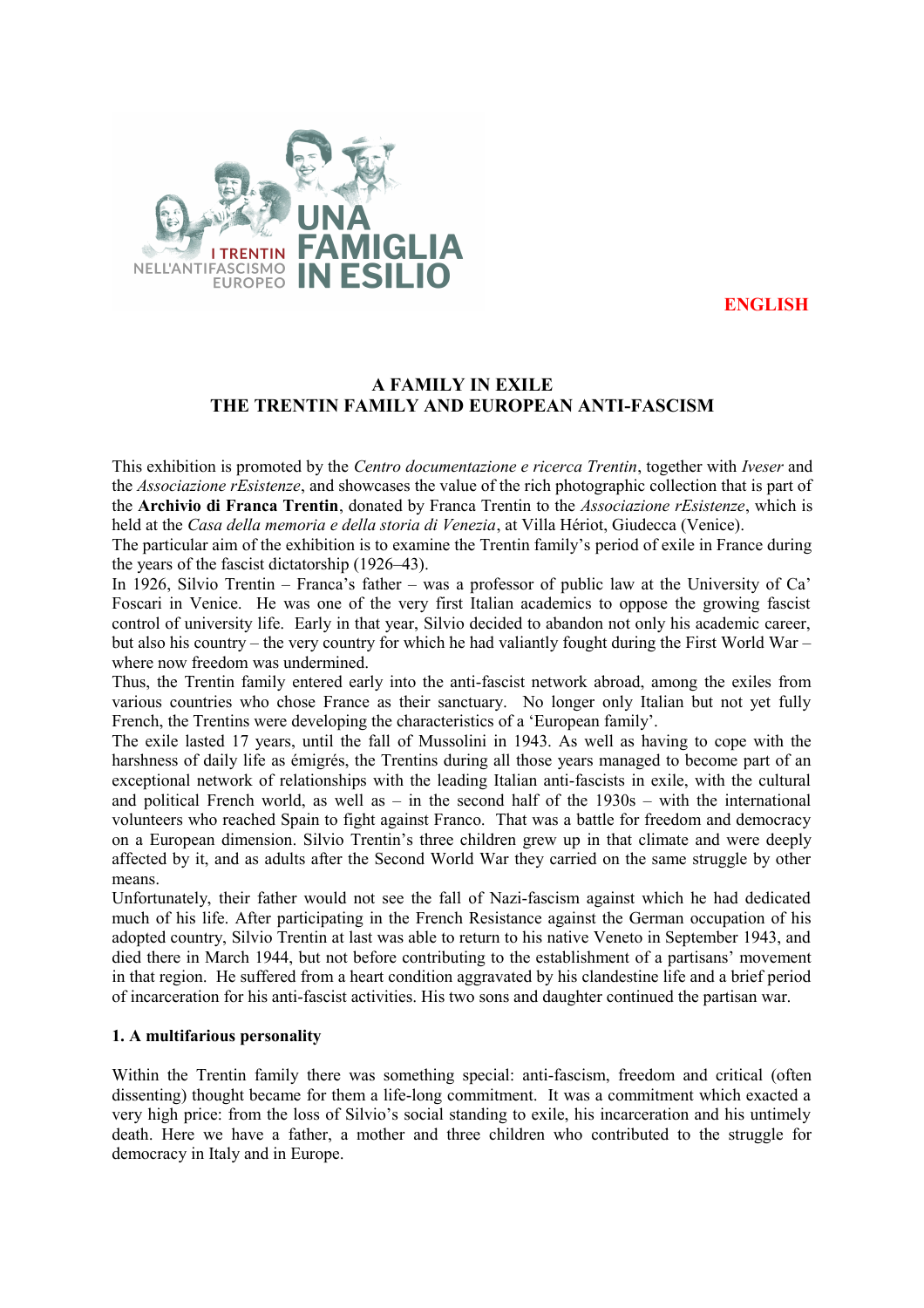Silvio Trentin was born in San Donà di Piave (in the province of Venice) into a landowning family; he graduated brilliantly in law from the University of Pisa and became a professor of administrative law at the young age of 25. He volunteered in the Great War, distinguishing himself in aerial reconnaissance.

On 1 April 1916, Silvio married Giuseppina Nardari, known as Beppa, the daughter of the owner and director of the prestigious Nardari College in Treviso. In July 1917, Giorgio, their first child, was born.

With the return to civil life at the end of the war, a period of very intense public activity began for Silvio Trentin, as he became a leading figure in the redemption and reconstruction of the post-war eastern Veneto; the election as a Member of Parliament in 1919 was his highest political achievement. The whole family then moved to Venice where, at the end of that same year, Franca was born.

## **2. The decision to go into exile**

At the advent of fascism, Silvio Trentin was fully integrated into the ruling class of Venice: he was a successful lawyer and jurist, a professor of public law at Ca' Foscari and a war hero; as an M.P. from 1919 to 1921 he represented a small political movement – Social Democracy – which was not too far from the social and ideological roots of fascism. But, from at least 1921, Silvio Trentin distanced himself from Mussolini and, after the coming to power of fascism in 1922, he openly denounced the anti-democratic nature of the new government and, thereby, made himself therefore the target of threats and retaliation.

When, at the end of 1925, new legislation required all state officials (including academics) to observe the fascist ideology, Silvio Trentin was one of the very few university professors who decided to leave their post – and to leave Italy.

In less than a month, he arranged the departure of his whole family for southern France. At the village of Pavie, about 45 miles west of Toulouse, Silvio purchased a farm, hoping for a short exile – which instead was to last more than 17 years.

#### **3. 'The professor among the cows'**

In France, Silvio Trentin rapidly built up a remarkable network of relations, both with other families of Italian exiles and with French intellectuals and politicians. He was immediately active in the League of the Rights of Man and in the Anti-fascist Grouping. In 1929, he joined the movement of *Giustizia e Libertà*, in which he subsequently became a leading representative, very close to Carlo Rosselli – the founder of the movement.

Throughout his exile, Silvio Trentin led a double life: the conditions of a refugee and the necessity to provide for a family forced him into occupations – as an agronomist, a workman, a librarian – very different from his previous public career, as well as from his professional and academic training. Yet, in his 'spare time', the ex-professor somehow managed to keep on with his tireless activity of study and political writing for the purpose, on the one hand, of continuing with his scientific thought and, on the other, of engaging in the political struggle, which was much appreciated within intellectual circles. At the end of 1926, Bruno Vittorio Libero – the 'child of the exile', the youngest child of Silvio and Beppa – was born in Pavie. Meanwhile, the farm set up by Silvio was about to collapse and the Trentins fell into the precarious situation typical of exiles and emigrants, and so the situation they faced as anti-fascist refugees was not unlike that faced by the large number of Italian economic migrants who arrived in those years to work in the under-populated regions of southern France.

In 1928, Silvio and his family moved to the nearby small town of Auch, the capital of Gascony, where the former landowner, lawyer, academic and M.P. of the Kingdom of Italy earned his living as an ordinary workman in a print-works, a 'forced proletarisation' which led him more and more to the left: from a liberal-democratic stance to a socialist and revolutionary one.

#### **4. The three little** *macaroní*

 'My parents took us into exile: my brother Giorgio (aged eight) and I (age five), and straight away we were called "*petits macaronis*".'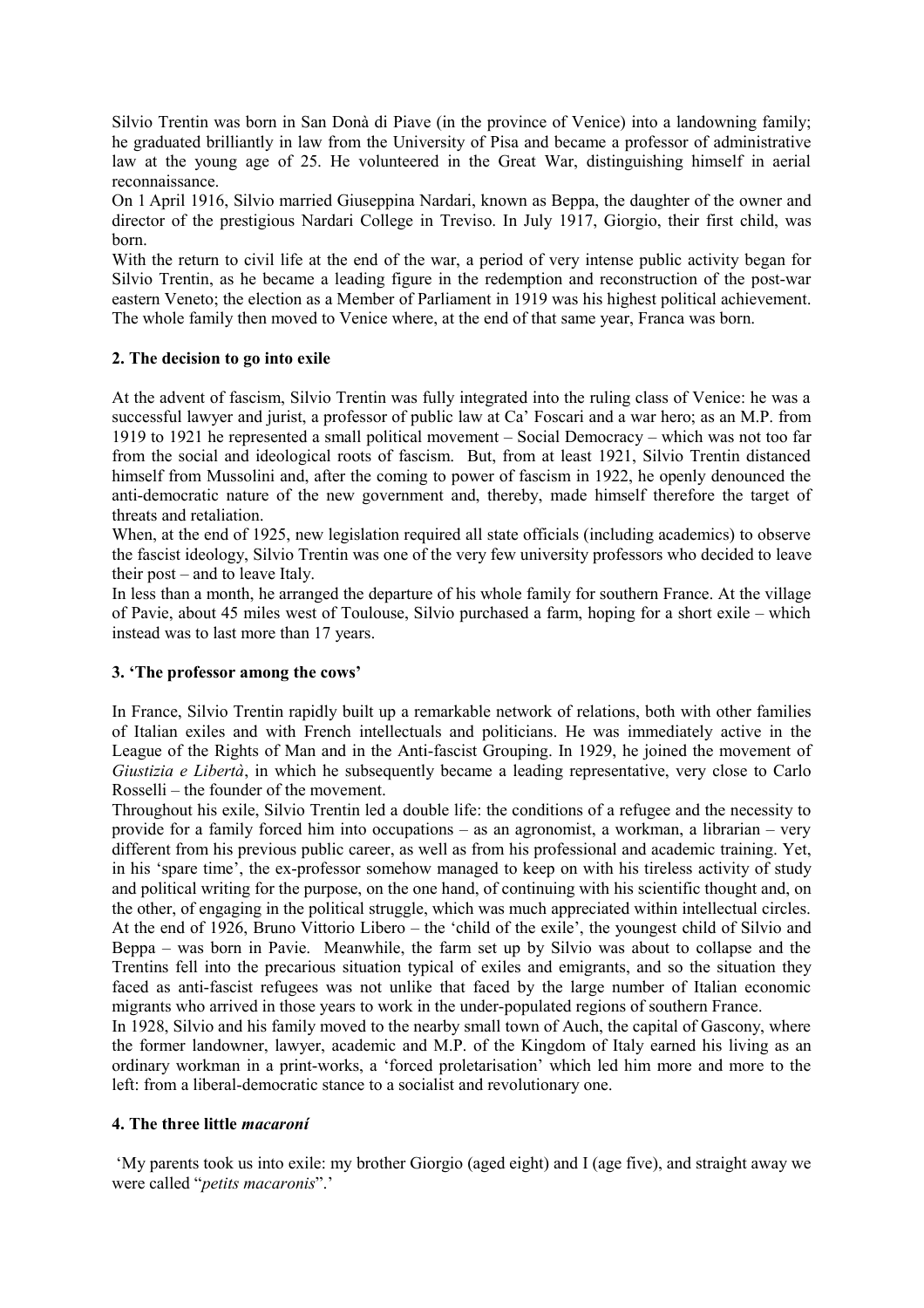Giorgio, the eldest (1917), who had grown up in Venice until he had to leave, suffered more than the others from being uprooted and maintained a certain patriotic spirit. Franca was a model student who felt ashamed to be Italian and wanted to be called by the diminutive name *Francette* (i.e. 'Little France'). Bruno, who was born in exile, regarded himself French in every respect.

In 1934, Silvio's intransigent anti-fascism induced him to resign from the print-works in Auch and the Trentins moved to Toulouse where, with the financial support of relatives and friends, Silvio purchased the *Librairie du Languedoc*. This became a crucial place in the history of the family and in the children's growing up: in the small shop a wooden spiral staircase went down to a basement, which became a secret and 'conspiratorial' location, a safe haven for clandestine foreign agents and anti-fascists.

## **5. 'A family full of gaiety and rigour'**

'My father was a bookseller from 7.30 a.m. to 6 p.m.; at 6 p.m. he would close the shop and hide out in the basement to write and work until midnight, when he would come home.' This is the memory Bruno had of his father's life in Toulouse. But he also added that 'we were not at all a sombre family; on the contrary, we were a family full of gaiety and at the same time with elements of ... rigour'. A 'bourgeois' rigour, a somewhat traditionalist attitude with an aristocratic trait – even when the economic conditions became harsh – which impressed the visitors. They appeared the opposite of the stereotypical Italian family of immigrants. But, then, Silvio was well-known and esteemed in the 'good' French society, while his family continued their association with the best *salons* of Toulouse – despite patched-up clothes and chilblained hands, as Franca loved to say.

At the heart of this family's life was the very strong and unique bond between Silvio and Beppa. Throughout their lives, when they were not together, they would write to each other virtually every day. In public Silvio was the charismatic and intransigent man, but at home Beppa was the powerful one – the mainstay of the family.

Meanwhile, the bookshop became one of the most important centres of anti-fascism in southern France: Italian exiles such as Giorgio Amendola, Carlo Rosselli and Pietro Nenni, as well as French intellectuals such as André Malraux and Antoine de Saint-Exupéry, called on the bookshop or visited the family. The former prime minister, Francesco Saverio Nitti, and Emilio Lussu were regular guests of the Trentins. When civil war broke out in nearby Spain, the presence in Toulouse of this family became strategically more important, and the bookshop was transformed into a veritable crossroads for intelligence across the Pyrenees. Silvio himself went to Barcelona several times during the Spanish civil war.

#### **6. United to resist**

The Spanish civil war also marked a turning point within the Trentin family: their relatively quiet life was disrupted by the transit of the anti-Francoist international volunteers. Giorgio, Franca and, above all, the still very young Bruno, suddenly switched their interest from the protagonists of adventure stories to those real heroes in the flesh, those rebels fighting for freedom. When, after Franco's victory, the desolate surviving volunteers had to retreat and, together with many Spanish republican refugees, were interned by the French authorities in special camps, the whole Trentin family set about offering assistance. From among the Spanish refugees, Franca met her future husband, Horace Torrubia. The anti-fascism of the Trentins thus acquired an increasingly European dimension, while the rebellious spirit that Bruno had shown since his childhood now gravitated towards political aims and models.

In 1939, when war with Nazi Germany broke out, at 54 years of age Silvio, together with his son Giorgio (now 22), applied to enlist as volunteers in the French army; an application they made again a year later, when Italy also attacked France – which by then had been brought to her knees. There was obviously a sense of profound indignation for the 'stab in the back' their native country meted out to the country which had given them hospitality. But their applications were rejected and Silvio could only devote himself, together with his sons and daughter, to join forces with the undercover struggle against the Germans who had quickly occupied France.